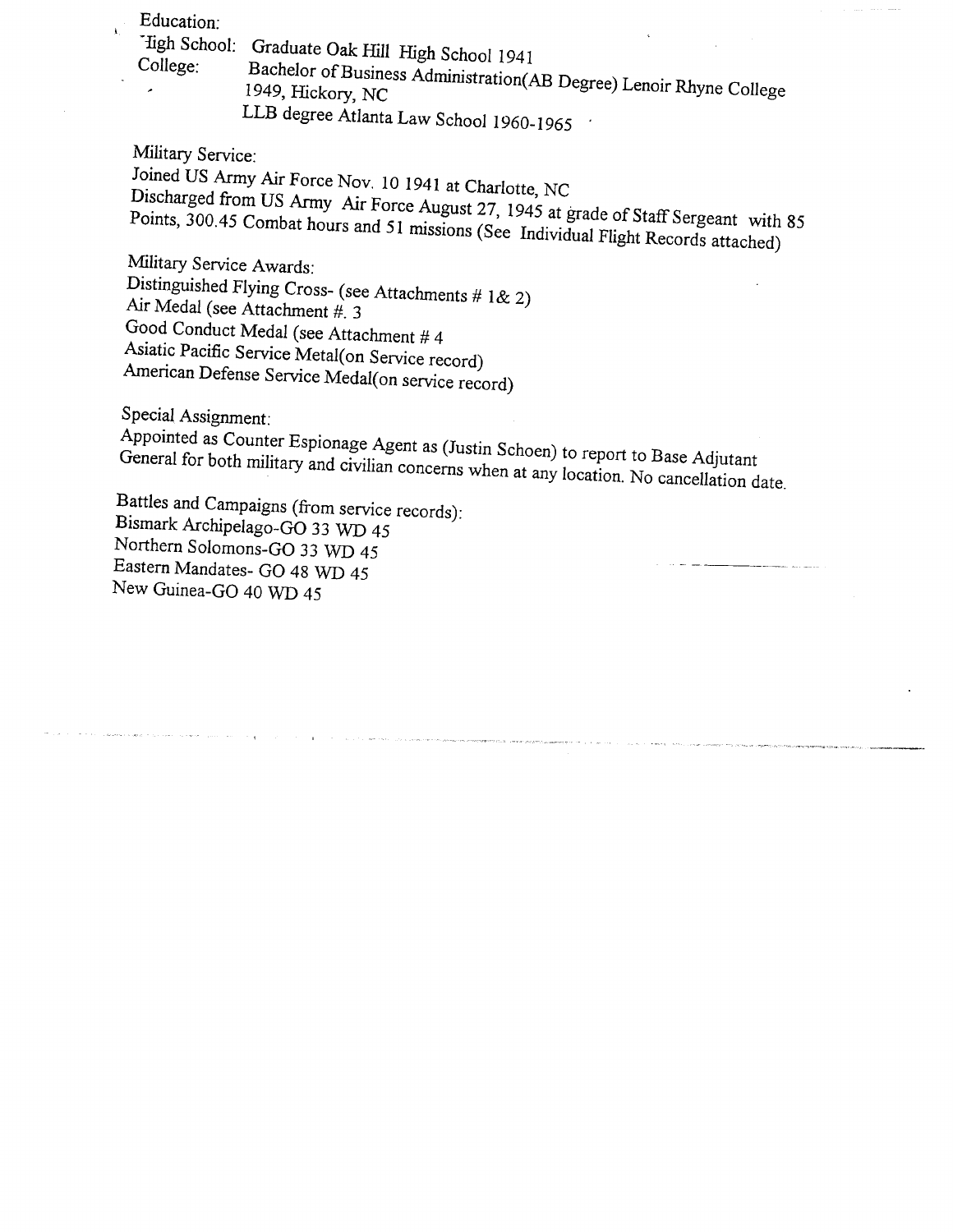## *GGkr*-aHe*-Gr-Sherrill Military Service Synopsis:*

*After being Sworn In at Charlotte, NC Nov. 10,1941 I was sent by train to the Ft. McPherson. Ga. Reception Center, then assigned to Sheppard Field, Texas Nov. 19, 1941 for Basic Training- School Squadron Commander was Captain Whiting P. Lightfoot, a*  West Point Graduate, Tall, Bold, a very Imposing Gentleman who always carried a *Swagger Stick.- Following Basic Training Completed about 5 months of Air Mechanics Training. Then to Las Vegas for Aerial Gunnery School . After graduation went via train to Salt Lake City July 1942 for six weeks of training in Radio Theory , Maintenance and Operation of Military Radio Equipment of various types and International Morse Code. Sept. 15, 1942 by train to Pueblo,, Col. Air Base. Assigned to B-24 heavy Bombardment. Sent to Davis Monthon Field, Tucson, Arizona by train where I was assigned for Phase Training as a Radio Operator in a 10 man crew of a B24 Heavy Bombardment Group for both day and night training missions. January 15, 1942 Second Phase training was performed at Alamogardo Air Base near White Sands, NM. March 15,1943 my crew was transferred to Clovis, NM. Lost many crews here due to aircraft exploding on take-off. Six crew members on the left and six crew members on my right in barracks were victims. Large number of night flights at Clovis. May 10, 1943 to Topeka, Kansas for overseas staging. Crew made up from phase training. Phase pilot was Van Zyle. New pilot Bennie Franz-see Special Order 152 dated June 28, 1943 page 4 (note: Order written late or*  improperly dated) The extensive training programs provided able crew members who *could function effectively in a broad scope of duties.* 

*Assignment Orders: See Squadron Order number 17 dated April 1st, 1943 and Special Order No. 152 dated 28th. June 1943 attached.* 

*May 16,1943 left Topeka in route Hickam Field via Albuquerque, Hamilton Field, San Francisco arriving Hickam Field Hawaii May 20, 1943. June 5, 1943 departed Hickam Field for Ft. Moresby New Guinea via Canton Island(a small atoll), Nandi in the Fiji's, New Caledonia, Amberly Field near Brisbane Australia (spending night in Ipswitch), Townsville Australia, Charters Towers Australia (a staging area) in comer of NE Australia*  and arriving Fort Morseby June 27,1943. Now part of the 64th Bomb Squadron, 43rd. Bomb Group; utilizing B-24 Heavy Bombers. Our B-24 was first to arrive to replace the *B-17s of the 64th. Bomb Sqdn. (see 6-43 Flight Record for time en route)* 

*Combat Missions began night of July 1,1943 (see Individual Flight Records page 1 through August, page 2 through November and page 3 through Febmary 1944) November 10,1944 relocated base to Dobodura in Buna area across the Owen Stanley Mountains to North Shore; this was a big step forward. Area taken ffoni Japanese in Buna Campaign. On Jan. 1,1944 moved to Nadzah up the Markham river from Lae in order to strike much further north.(see flight records #4 dated March 31, 1944.*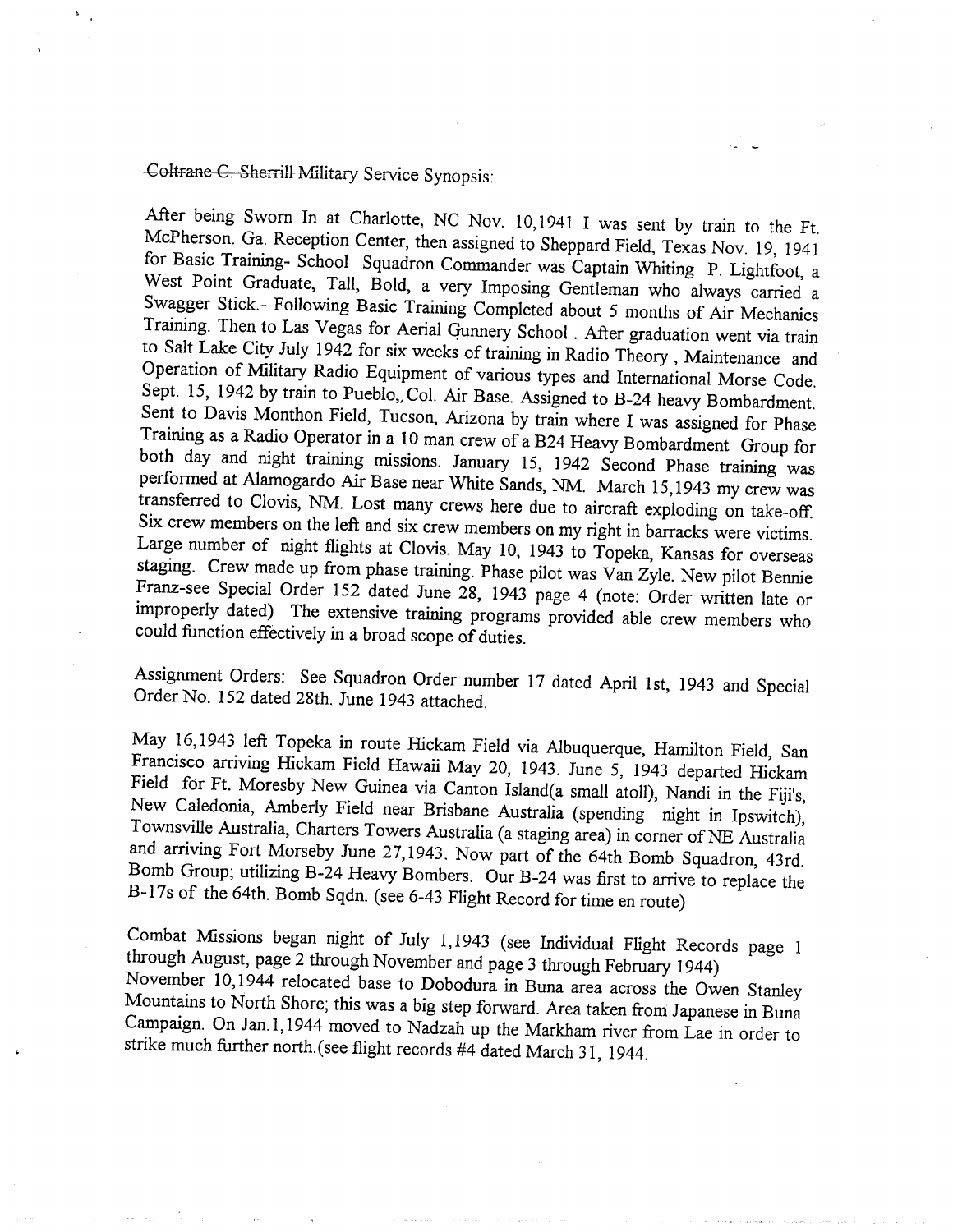*Coltrane C Sherrill Military Service Synopsis cont'd* 

*Targets struck from Fort Moresby, Dobodura and Nadzab included the following: Rebaul, Ga^ota and Cape Glaucester atoll on New Britain Isles, Kavieng on New Ireland Isles, Salamaua, Lae, Finschafen, Saidor, Medang, Alexishafen, Wewak, Atape,*  and Hollandia in New Guinea. Also, *forengau on Manas Isles in the Admiralty Island group was hit. Some targets, more particularly Rabaul and Wewak were struck numerous times. Rabaul, supposedly the Japanese Invincible Defense Center, was pounded incessantly by the 43rd., 90th. and 22nd. B-24 Bomb Groups; with major contributions from B-25 and B-26 Groups with fighter protection .* 

*I also made eight (8) Reconnaissance flights: A 7.8 hour flight to Rebaul, a 11.2 hour flight to Kavieng, and another 9,5 hr. flight to Rebaul, an 11.2 hr. flight to Kavieng, another to Rebaul of 9.5 hrs., one of 6.5 hrs. to Bismark sea area, an 11 hr. fit. to the north of the Admiralty Islands, a 11 hr. fit. to the NE of Kavieng (A near fatal flight, the Navigator was killed when we were attacked by fifteen Japanese Zero fighters and a Bl - Aircraft. The attack caused severe damage to our B-24. We escaped through cloud cover*  and by P-38 defense type maneuvers by the Pilot - all to dump 6 500 lb. bombs on a *major Japanese Naval Fleet. We stumbled on to base), a 9 hr. flight into the Bismarks, and lastly, a 13.3 hr. trip to Pelilieu.* 

*Having completed 306.45 combat flight hours and 51 missions (eligibility to return to the US being 300 combat hours and 50 missions) I was sent on detached service to Jackson Strip at Ft. Moresby to train Australian Crews (Pilots and Radio Operators) Air-Ground Radio communications until assignment to return to the USA.* 

*In January 1944 awarded The Distinguished Flying Cross In April 1944 awarded the Air Medal* 

*July 5, 1944 orders cut to proceed by Water Transportation from Biak Island to Milne Bay for further instructions. I Hitched transportation via a C-47 aircraft to Karawina Island from Ft. Moresby then via an Australian Diesel Powered Schooner to Milne Bay using a Melanesian Navigator to guide ship through narrow reefs during night time. He accomplished this without error by eye sight of the stars ( and perhaps observation of water flow) using no compass or other navigational instruments. An Amazing human ability!* 

*On July 16, 1944 I was ordered to return to the USA and boarded the US Willard H Holbrook ( the former USS William Howard Taft). Arrived San Francisco on July 31, 1944 and after 3 days at Oakland Military Base was ordered to proceed to Ft. Bragg, NC and given a 30 day vacation at home. Then to Miami, Fla. for a 30 day rehabilitation. Stayed at President Madison Hotel on Miami Beach.*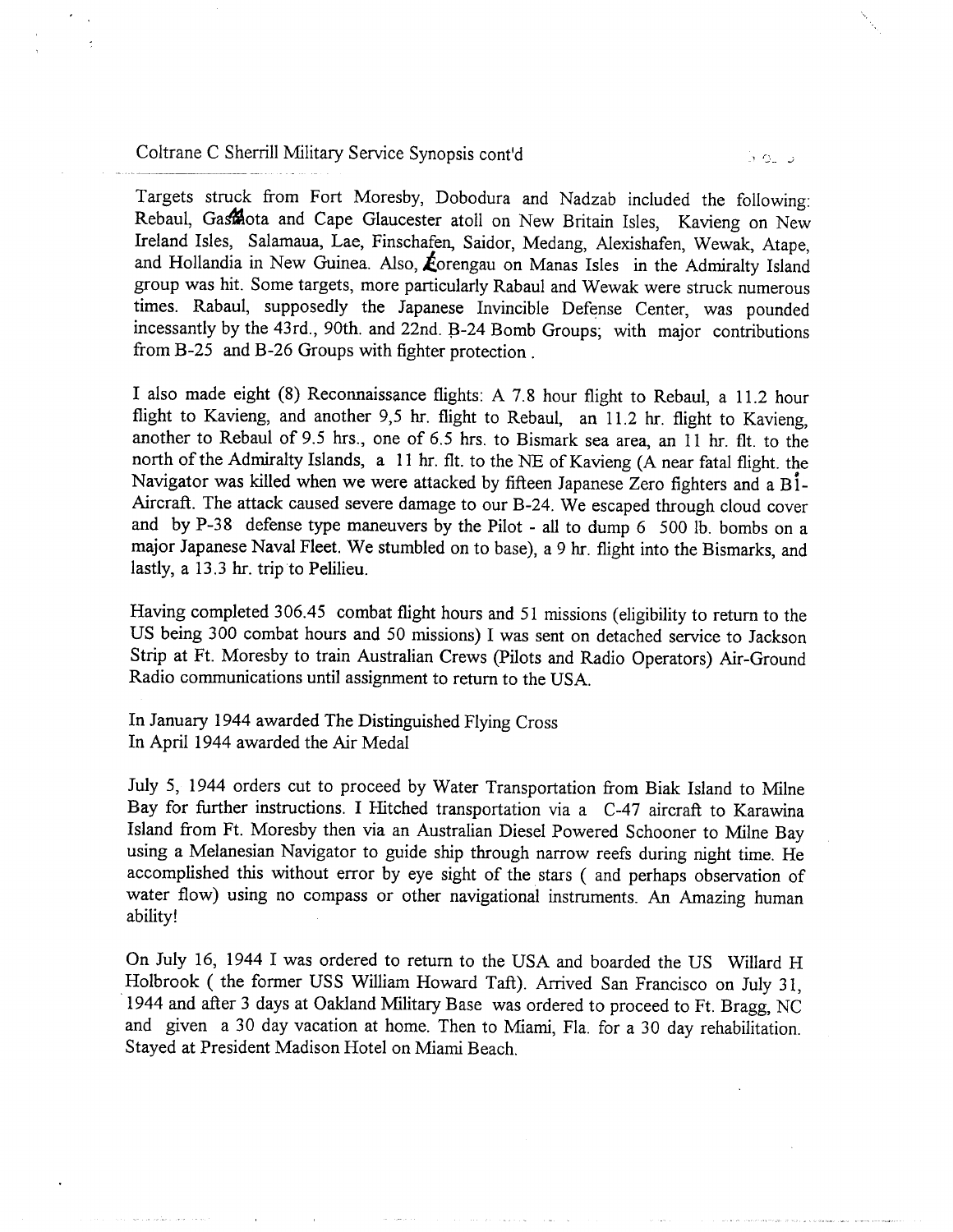Coltrane C. Sherrill Military Service Synopsis Cont'd

*October 15, 1944 assigned to Chatam Field, Savannah.GA., a B-24 and B29 Bomber Base where I flew as a Crew Member on both B-24 and B-29 Bombers the number of hours required and played Base Ball in the spring of 1945 for Chatham Field as a pitcher.* 

t.

*Japan surrendered on July 14, 1945 and on August 25, 1945, having qualified for discharge with 85 points I was sent to Camp Gordon, GA and was discharged from the Army Air Force on August 27, 1945. (See copy of Honorable Discharge from the Army of the United States attached hereto)* 

*Civilian Employment and Activities:* 

- *1945 At home in Oak Hill, NC with Parents. Brothers Parks and Kent discharged from Military Service in the fall of 1945*
- *1946 Brother Kent and I entered Lenoir Rhyne College in January.*
- *1949 Graduated from Lenoir Rhyne in May 1949 with a Bachelor Degree in Business Administration.*
- *1949 Employed by Fidelity and Casualty Co. of N Y as Claims Representative in July 1949 at Charlotte, NC*
- *1959 Transferred by Fidelity and Casualty to Atlanta, Ga. to help establish newly created Southern Departmental Claims Office, supervising 22 Southern Offices of the America Fore Loyalty Group; latter The Continental Insurance Companies. I go to Law School at night.*
- *1960 Transferred to Colombia, SC office of the Continental Group as State Manager of Operations.*
- *1962 Returned to Atlanta, Ga. regional Office as an Examiner*
- *1964 Transferred to Tampa, Fla. office for year and then back to Atlanta, Ga.*
- *1965 Awarded LL B degree by Atlanta Law School; resigned from Continental to return to North Carolina. Built home in Oak Hill section as my residence and home for my Mother.*
- *1966 Employed by Trans America Insurance in North Carolina, awaiting College Position*
- 1967 Resigned from Trans America and began new career as an Instructor in Law, *Insurance and 20 other Business Courses at Catawba Valley Community College, Hickory, NC*
- 1988 Retired from Cartawba Valley Community College and residing at my home at *4415 Union Baptist Rd. Lenoir NC 28645.*